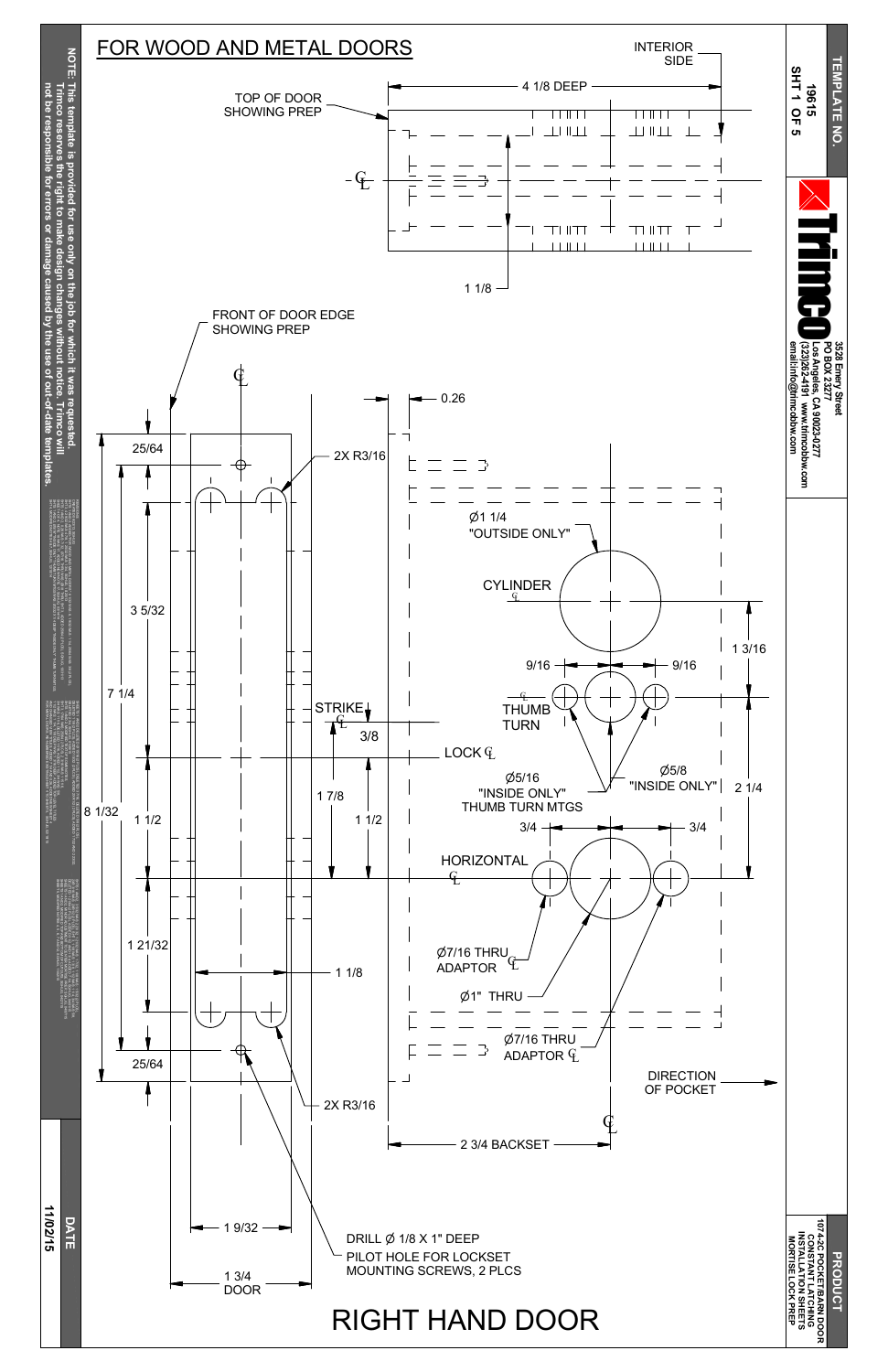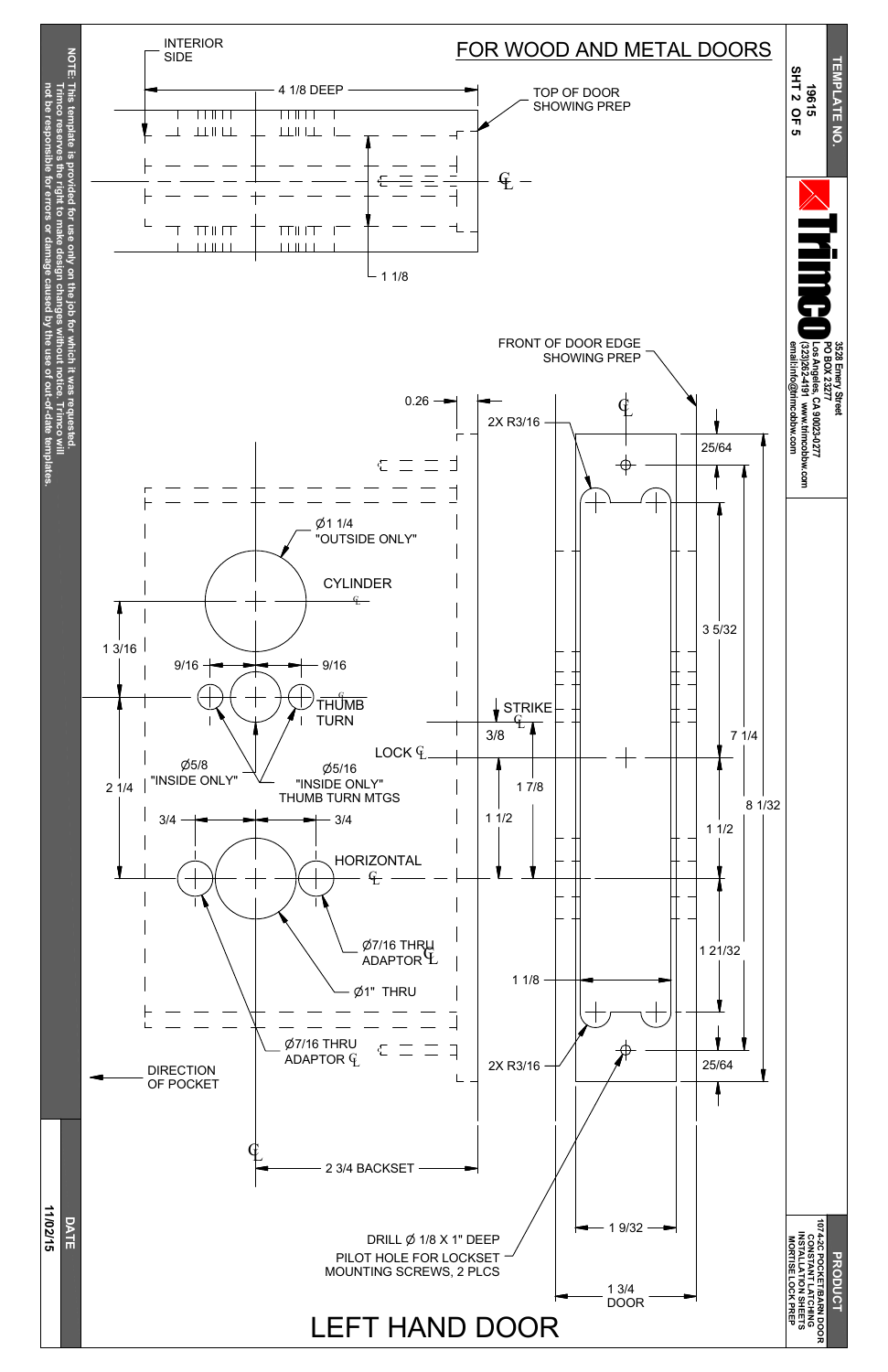



EXTERIOR FACE OF RIGHT HAND DOOR  $\mathcal{O}$ FOR REFERENCE DOOR: FACING SIDE

## 1072-2C STRIKE/DUST COVER ASSEMBLY

**DRODUC 1074-2C PO C KET/B A RN D O O R** CONSTAN<br>NSTALLA<br>MORTISE **ONSTANT LATCHING INSTALLATION SHEETS LO C K PREP**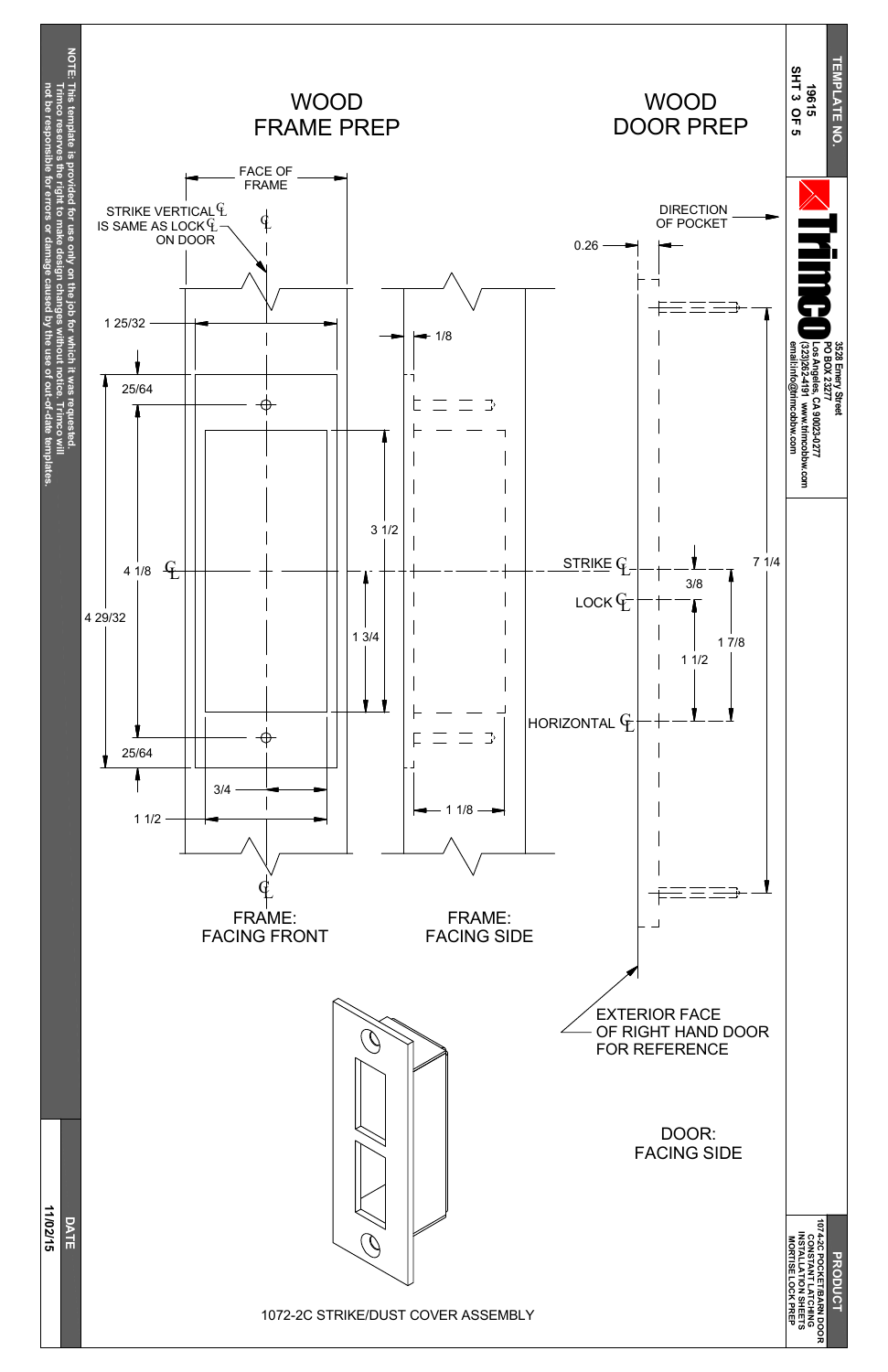

**c o** §<br>≡

**b**  $\checkmark$ **the use** <u>ዒ</u>

> **PO C KET/B A RN D O O R LATCHING SHEETS PREP**

**c o**

**reserves**

**the right**

**make**

**design**

**changes**

**without**

**notice.**

**not be resp**

**onsible**

**for**

**errors**

**or**

**damage**

**caused**

**out-of-date**

**tem**

**plates.**



1072-2C STRIKE/DUST COVER ASSEMBLY